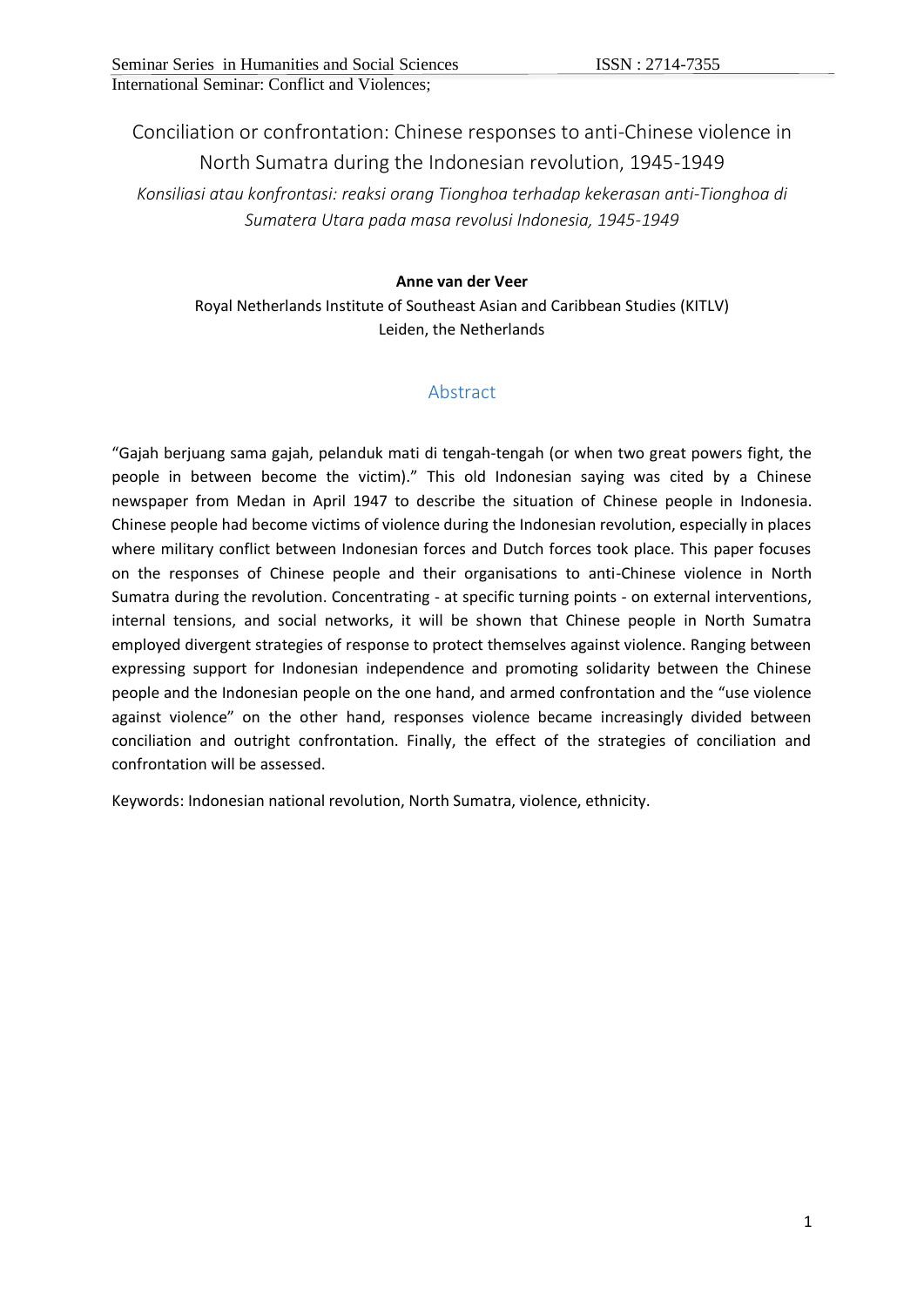*Gajah berjuang sama gajah, pelanduk mati di tengah-tengah*. 1

## Introduction

1

'When two great powers fight, the people in between become the victim.' This old Indonesian saying was cited by a Chinese periodical *Qianjin Zhoubao* ('Progressive Weekly') from Medan on 13 April 1947 to describe the situation of Chinese people in Indonesia. It may seem strange for such an usually considered privileged and wealthy community to portray itself as a weak lamb (or a small deer in the original Indonesian saying) in between the two powers of Indonesia and the Dutch fighting, but it does illustrate how Chinese people considered themselves as outsiders to the conflict, to which they became victims nonetheless. At the time of publication, there was a period of relative calm, as Indonesian and Dutch government delegations had just signed the Linggajati Agreement on 25 March. However, during the preceding 1,5 year Chinese people had become victims of rising levels of crime and violence while the Indonesian Army and independent people's forces and youth groups fought to defend independence and the Dutch attempted to re-impose colonial rule. Especially in places where military conflict between Indonesian forces and Dutch forces took place, Chinese people were vulnerable to excesses of violence. 2

In this paper, I focus on the responses to violence by Chinese people themselves. How did Chinese people react to incidents of violence directed against them during the revolution? What did they do to protect themselves against further incidents of violence? This is an attempt to shed some new light on the role of the Chinese people during the Indonesian revolution. Previously, in existing discussions of the role of Chinese people during the revolution, as well as in my own writings, the role of Chinese people is often discussed in terms of their political affiliations to the opposing sides. Chinese people are often identified as either pro-Republic, pro-Dutch, or neutral. Recently, studies have begun to look beyond such a fixed frame. Following pioneering work of eminent scholars and critics such as Pramoedya Ananta Toer, Mary Somers and Benny Setiono, students of the Indonesian revolution are now keen to study the complexities and connections across lines of division.<sup>3</sup>

By focussing on the reactions to violence, I hope to suggest a more dynamic and interactive approach to examine the role of Chinese people during the revolution. Rather than starting

<sup>1</sup> *Qianjin Zhoubao* [Progressive Weekly], 13 April 1947. The well-known proverb in Indonesian refers to a small deer-like animal (pelanduk) rather that the lamb referred to in the Chinese newspaper: I., *Gajah berjuang sama gajah, pelanduk mati di tengah-tengah*.

<sup>2</sup> Biro Sejarah PRIMA [Pejuang Republik Indonesia Medan Area], *Medan Area Mengisi Proklamasi: Perjuangan Kemerdekaan dalam Wilayah Sumatera Utara* (Medan: Badan Musyawarah Pejuang Republik Indonesia Medan Area, 1976) 223-224, 721. For an insightful discussion of the location and timing of outbreaks of violence against Chinese during the Indonesian revolution, see Mary Somers Heidhues, 'Anti-Chinese violence in Java during the Indonesian revolution, 1945-49,' *Journal of Genocide Research* 14:3-4 (2012) 281-401.

<sup>3</sup> Pramoedya Ananta Toer, *Hoakiau di Indonesia* (Jakarta: Bintang Press, 1960); Mary F. Somers Heidhues, 'Citizenship and Identity: Ethnic Chinese and the Indonesian Revolution' in: Jennifer W. Cushman and Wang Gungwu ed., *Changing Identities of the Southeast Asian Chinese since World War II* (Hong Kong: Hong Kong University Press, 1988) 115-138; Benny G. Setiono, *Tionghoa dalam pusaran politik* (Jakarta: Elkasa, 2008).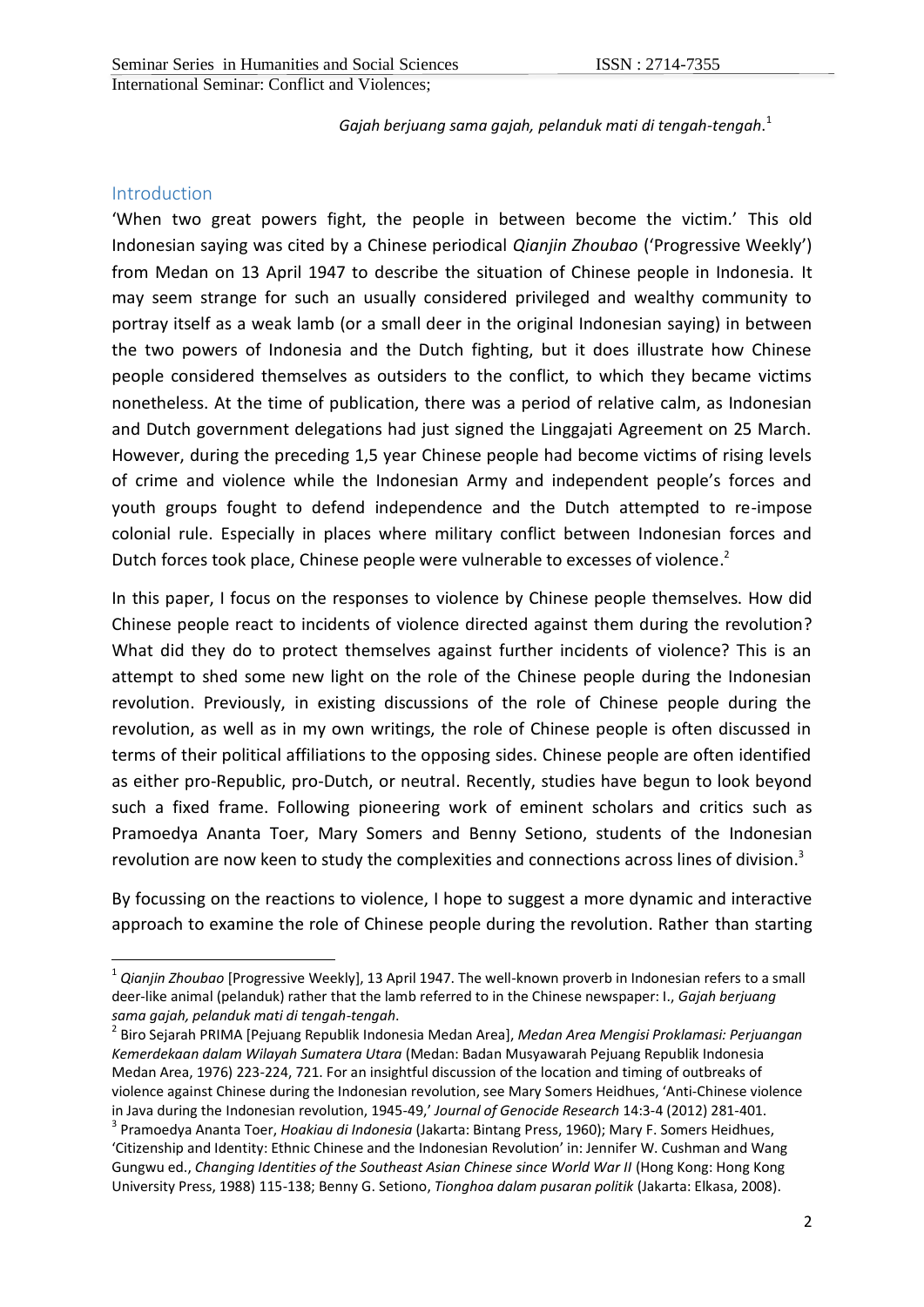'positions' as a starting point to 'dynamics of violence', interaction, social relations between Chinese and Indonesians, and changes over time.

In order to explore patterns of response over time, I identify three key moments, or turning points, at which Chinese people became victims of incidents of violence and in reaction took action in order to protect themselves against further acts of violence directed to them. Considering the limited scope of this paper, I select three turning points that occurred during the first year of the revolution, that is, after the independence of Indonesia was proclaimed by Soekarno and Mohammad Hatta in Jakarta on 17 August 1945.

Concentrating on the dynamics of violence and reactions to violence at successive moments in time, it will be shown that Chinese people in North Sumatra employed divergent strategies of response to protect themselves against violence. Two patterns of response emerge: conciliation and confrontation. Conciliation here is understood the attempt to prevent further incidents of violence by peaceful means, including diplomacy, maintaining friendly relations, and expressing solidarity. Meanwhile, confrontation is understood as an attempt at self-protection by expressing direct opposition to perpetrators of violence who appear to target Chinese people deliberately. Ranging between conciliatory, diplomatic attempts to solve conflicts between Chinese and Indonesian people on the one hand and outright armed confrontation on the other hand, reactions of Chinese people to violence became increasingly divided between conciliation and outright confrontation.

The research underpinning this paper combines various sources – including governmental and military archives, internal organisation documents, pamphlets, newspapers and memoirs – from three perspectives, Chinese, Indonesian and Dutch. In this paper, however, I concentrate on Chinese-Indonesian relations, while leaving discussion on Dutch perspectives for another paper.

## Background: Chinese people in East Sumatra

But first let me briefly provide some background information on Chinese people in East Sumatra.

Population (1930)

- $\bullet$   $\pm$  10% Chinese residents among the population of the former colonial Residency East Coast of Sumatra.
- 30-40% Chinese residents among the population of cities and towns like Medan, Pematangsiantar, Binjai, Tebingtinggi etc.<sup>4</sup>

Migration patterns

<sup>1</sup> 4 *Volkstelling van Nederlands-Indië 1930* (Batavia: Landsdrukkerij 1933-1936). VII. Chinezen en andere Vreemde Oosterlingen in Nederlands-Indië.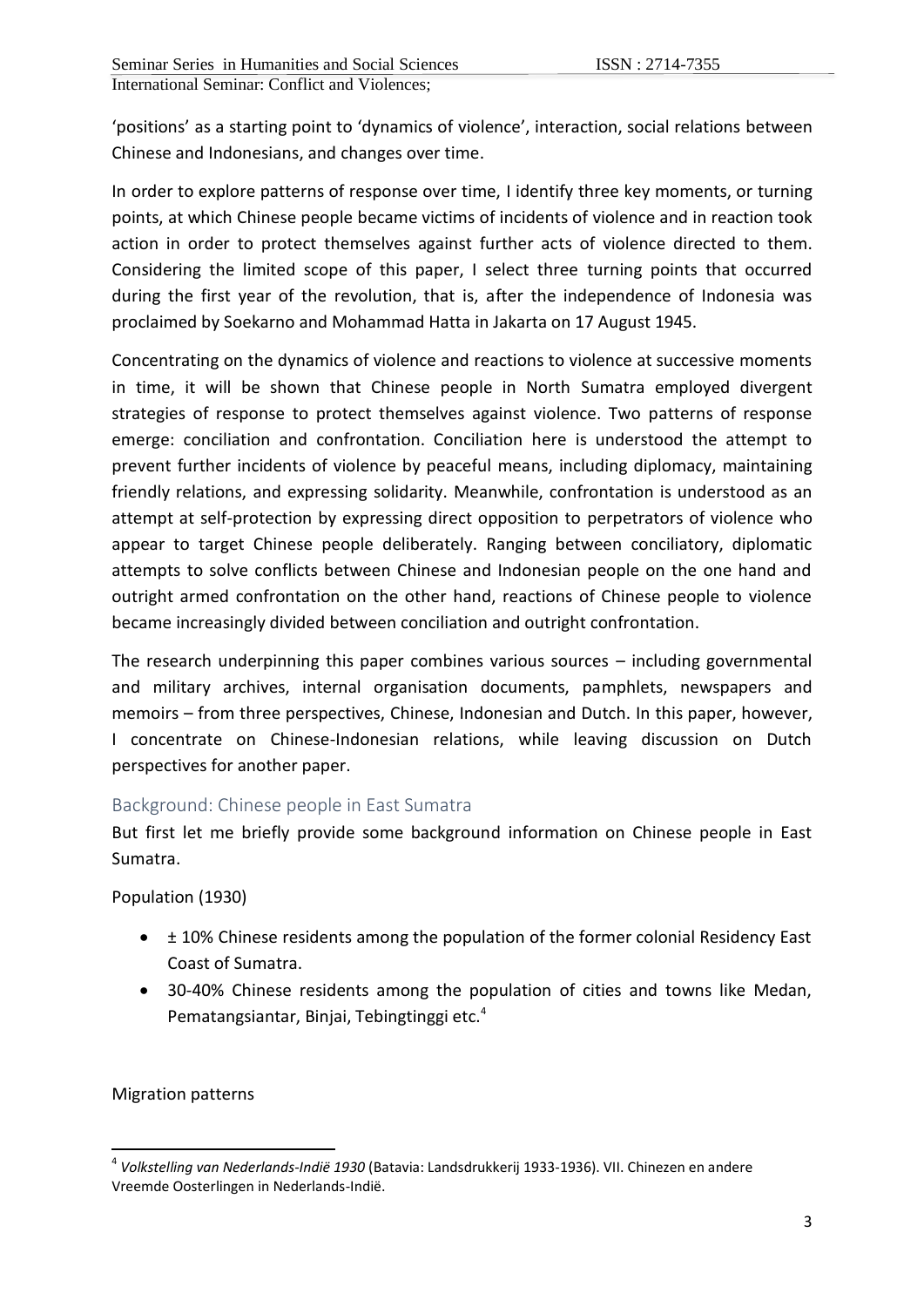- Relatively recent arrival of migrants, starting only after the opening up of plantation areas from 1870 onwards. $5$
- Plantation workers (M., *huagong*)
- Merchants (M., *huashang*)

1

 Professionals (M., *huaqiao*. In general migrants with occupations for which education was required, such as teachers, journalists, government officials, office employees). 6

Migration of Chinese people to East Sumatra coincided with the rise of Chinese nationalism and the establishment of the Republic of China. So many of the migrants who came to East Sumatra, in especially large numbers after 1900, identified themselves as 'overseas Chinese', members of the Chinese nation, and not just with their hometown, or dialect group in South China, like many of their predecessors, Peranakan Chinese in Java, did. On arriving in East Sumatra, many migrants were already or became influenced by the Chinese nationalist movement, which aimed to strengthen China in two ways: internally to unite the Chinese people as one nation (considered still as 'loose sand', speaking different dialects), and externally against foreign imperialism by Western countries and Japan.<sup>7</sup>

Against this background, it is important to realise that the relationship between overseas Chinese with colonisers as well as Indonesian nationalists was very ambivalent. In the time of Dutch colonial rule, just like Indonesians, Chinese people were colonised by the Dutch, were subject to discrimination and political repression, but on the other hand were privileged by the Dutch as important economic allies, and therefore resented by many Indonesians.<sup>8</sup>

After Dutch rule was overthrown by the Imperial Japanese army in March 1942, the ambivalent relationship with both power holders and Indonesian population remained. China was already at war with Japan since July 1937 and became one of the Big Four Allied powers (the US, Great-Britain and the Soviet Union) after the Japanese attack on Pearl Harbour in December 1941, marking the beginning of the World War II in the Pacific theatre. Many Chinese migrants in East Sumatra considered the Japanese as enemies of China and

<sup>5</sup> Dirk A. Buiskool, 'The Chinese Commercial Elite of Medan, 1890-1942: The Penang Connection,' JMBRAS 82:2 (2009) 113-129; Michael R. Godley, 'Thio Thiauw Siat's Network,' in: John Butcher and Howard Dick (eds.), *The Rise and Fall of Revenue Farming: Business Elites and the Emergence of the Modern State in Southeast Asia* (New York: St. Martin's Press, 1993) 262-271.

<sup>6</sup> Wang Gungwu, 'A note on the origins of *hua ch'iao*,' in: Wang Gungwu, *Community and nation: essays on Southeast Asia and the Chinese* (Singapore: Heinemann, 1981) 118-127.

<sup>7</sup> Edmund S.K. Fung, *In search of Chinese democracy: civil opposition in Nationalist China, 1929-1949*  (Cambridge: Cambridge University Press, 2000) 1.<br><sup>8</sup> Kuses Tek Haay, The Origins of the Madern China

Kwee Tek Hoay, *The Origins of the Modern Chinese Movement in Indonesia* [translated by Lea E. Williams] (Ithaca, N.Y.: Cornell Modern Indonesia Project, Translation Series, 1969); Lea E. Williams, *Overseas Chinese Nationalism: The Genesis of the Pan-Chinese Movement in Indonesia, 1900-1916* (Glencoe Ill.: The Free Press, 1960).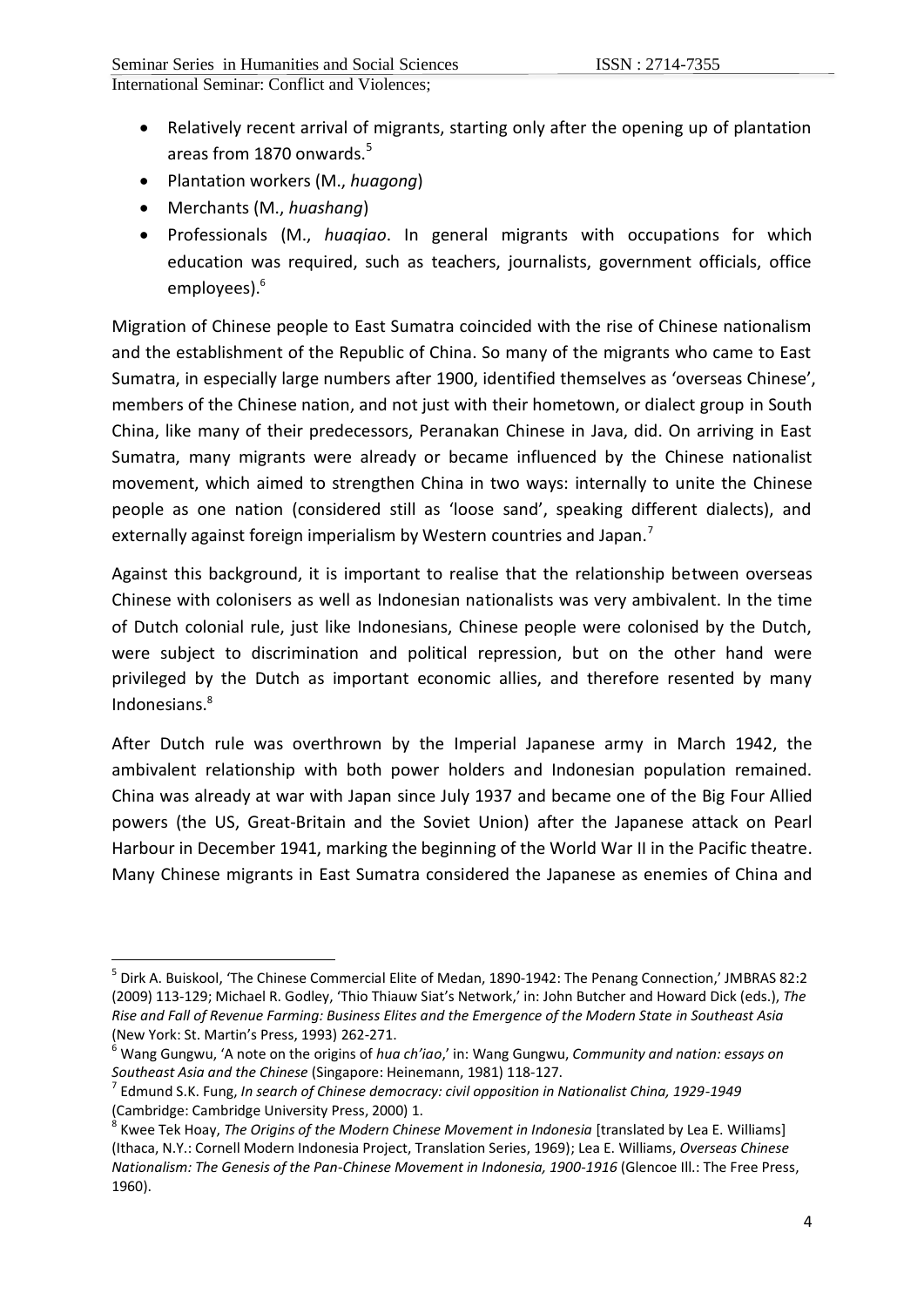the Chinese people.<sup>9</sup> But when the Japanese invaded East Sumatra, Chinese shopkeepers experienced harm from looting by Indonesian people, while the Japanese protected them against looting. 10

Subsequently, when the Indonesian people achieved independence after the defeat of Japan in August 1945, the ambivalent relationship between Chinese and Indonesian people also remained. On the one hand, Chinese firmly supported the principle of selfdetermination underpinning the Atlantic Charter and the United Nations and thus the independence of the Indonesian people.<sup>11</sup> But in the meantime, China had become one of the victorious great powers in the United Nations, which greatly enhanced the pride of Chinese people and made some of them arrogant rather than sympathetic to the Indonesian independence movement. 12

### Exploring patterns of response

### Turning point 1: September 1945

Against this background, one month after the news arrived in East Sumatra that the independence of Indonesia had been proclaimed by Sukarno and Mohammad Hatta in Jakarta, a clash occurred between Chinese people and Indonesian people in Medan, Pematangsiantar and other towns in East Sumatra. September 1945 was a time when it had not yet become clear who was going to rule Indonesia. Although the Republic of Indonesia had already been established, it was not officially inaugurated in East Sumatra until 6 October.<sup>13</sup> Nor was it clear that the British Army would arrive in East Sumatra to accept the Japanese surrender and repatriate Allied prisoners of war and internees. Meanwhile, some Chinese people began to fly the flag of the Republic of China and celebrate the victory of China. As Biro Sejarah PRIMA (Pejuang Republik Indonesia Medan Area) writes:

"In those circles also circulated news that will occupy Indonesia is the Chinese army [as part of the Allied occupation forces]. This make part of them became arrogant and vainglorious, and then performed actions and words that offended the Indonesian people, so that in some places in Medan and Siantar fights occurred between the Indonesian nation and Chinese around September 15 [1945]."<sup>14</sup>

This incident was the first clash between Chinese and Indonesian people East Sumatra after Indonesia achieved independence. Still only in September 1945, one month after the

<sup>9</sup> Yoji Akashi, *The Nanyang National Salvation Movement, 1937-1941* (Lawrence: Center for East Asian Studies, University of Kansas, 1970); Adam McKeown, 'Conceptualizing Chinese diasporas, 1842 to 1949,' *The Journal of Asian Studies* 58:2 (1999) 306-337, 326; Rana Mitter, *Forgotten ally: China's World War II, 1937-1945* (New York 2014).

<sup>10</sup> Hamka, *Kenang-kenangan hidup* (Kuala Lumpur: Penerbitan Pustaka Antara, 1966), 181-183; Interviews B. Tanoedji, by Dirk A. Buiskool, Medan, 3 October 2000 and 12 January 2001 (Stichting Mondelinge Geschiedenis Indonesië (SMGI), interviews 1650.1 and 1650.2.

<sup>&</sup>lt;sup>11</sup> Manifesto of the first general meeting of the members of the "Hua Chiao Chung Hui, Medan", 9 December 1945, 2.10.62: 3950.

<sup>12</sup> Hamka, *Kenang-kenangan hidup*, 273, 282.

<sup>13</sup> Biro Sejarah PRIMA, *Medan Area Mengisi Proklamasi*, 125.

 $14$  Ibid., 721.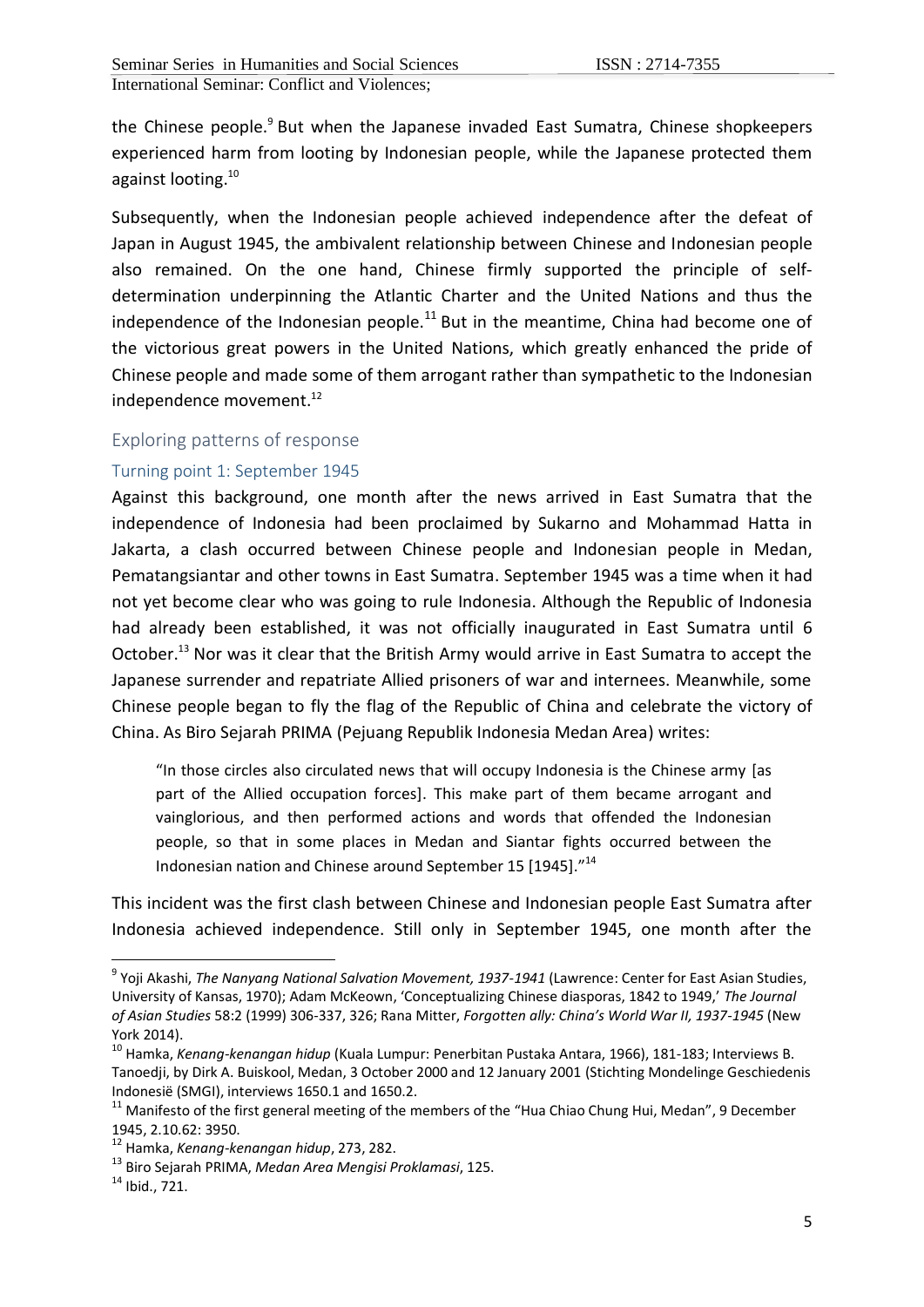proclamation of 17 August, the clashes occurred well before the first violent clash between Indonesian independence fighters and Dutch soldiers, which happened another month later, on 13 October (*Peristiwa Jalan Bali*, 'Bali street Incident').

Now for the response of Chinese people: on 17 September, five Chinese organizations, together representing journalists, youth and the former anti-Japanese association, issued a statement calling up for unity and cooperation between the Chinese and Indonesian people. It ends by saying:

"Beloved brothers! In name of the intellectuals of all cultural directions, journalists and patriotic youth groups, representing overseas Chinese people in East Sumatra, we pay respect, bear responsibility and offer a hand to our beloved Indonesian brothers! Indonesian brothers! Overseas Chinese people, on the basis of the right of selfdetermination, support the independence movement of the Indonesian people! Indonesia for the Indonesian people! Long live Indonesia!"<sup>15</sup>

This reaction provides the first illustration of an attempt at conciliation. By issuing a pamphlet calling for unity between Chinese and Indonesian people, the five Chinese organisations used peaceful means to prevent violence from escalating, taking responsibility instead of blaming others, and emphasising friendly relations and solidarity between the two peoples. According to the authors of Biro Sejarah PRIMA, prominent leaders of the independence movement themselves, the statement did indeed do much to ease the atmosphere and reconcile Chinese and Indonesian people.<sup>16</sup>

#### Turning point 2: December 1945

1

However, by December 1945, the situation had again become tense. The Allied forces had landed in East Sumatra, as well as a small number of Dutch officers of the Netherlands Indies Civil Administration (NICA), including the notorious Lt. Raymond Westerling. The first clash between Indonesian Youth and Lt. Westerling had occurred on 13 October. The flag of the Republic of Indonesia just been officially raised on 6 October, inaugurating the Province of Sumatra and the city of Medan as its capital. However, it was also a time when the Republican government, army (*Tentara Keamanan Rakyat*, TKR) and police (*Kepolisan Negara Indonesia*) were not yet able to preserve law and order. The security of life and possessions of civilians could not be guaranteed, and especially many wealthy Chinese and shopkeepers suffered from unchecked crime, robbery, extortion, even kidnap and murder. $^{17}$ 

<sup>&</sup>lt;sup>15</sup> Pamphlet calling for unity between Chinese and Indonesian people, issued by Perhimpoenan Wartawan-Wartawan Tionghoa Soematera, Ban Penjelidikan Soal-Soal Indonesia, Lembaga Anti-Fascist Soematera, Perkoempoelan Penghidoepan Baroe Soematera, Medan, 17 September 1945, Nationaal Archief (Den Haag), Netherlands forces Intelligence Services [NEFIS] en Centrale Militaire Inlichtingendienst [CMI] in Nederlands-Indië, 2.10.62: 5404 (herafter NA, NEFIS/CMI, 2.10.62).

<sup>16</sup> Biro Sejarah PRIMA, *Medan Area Mengisi Proklamasi*, 722.

<sup>17</sup> Ibid., 223-225. See also Anthony Reid, *The blood of the people: revolution and the end of traditional rule in Northern Sumatra* (Kuala Lumpur: Oxford University Press, 1979) 148-177.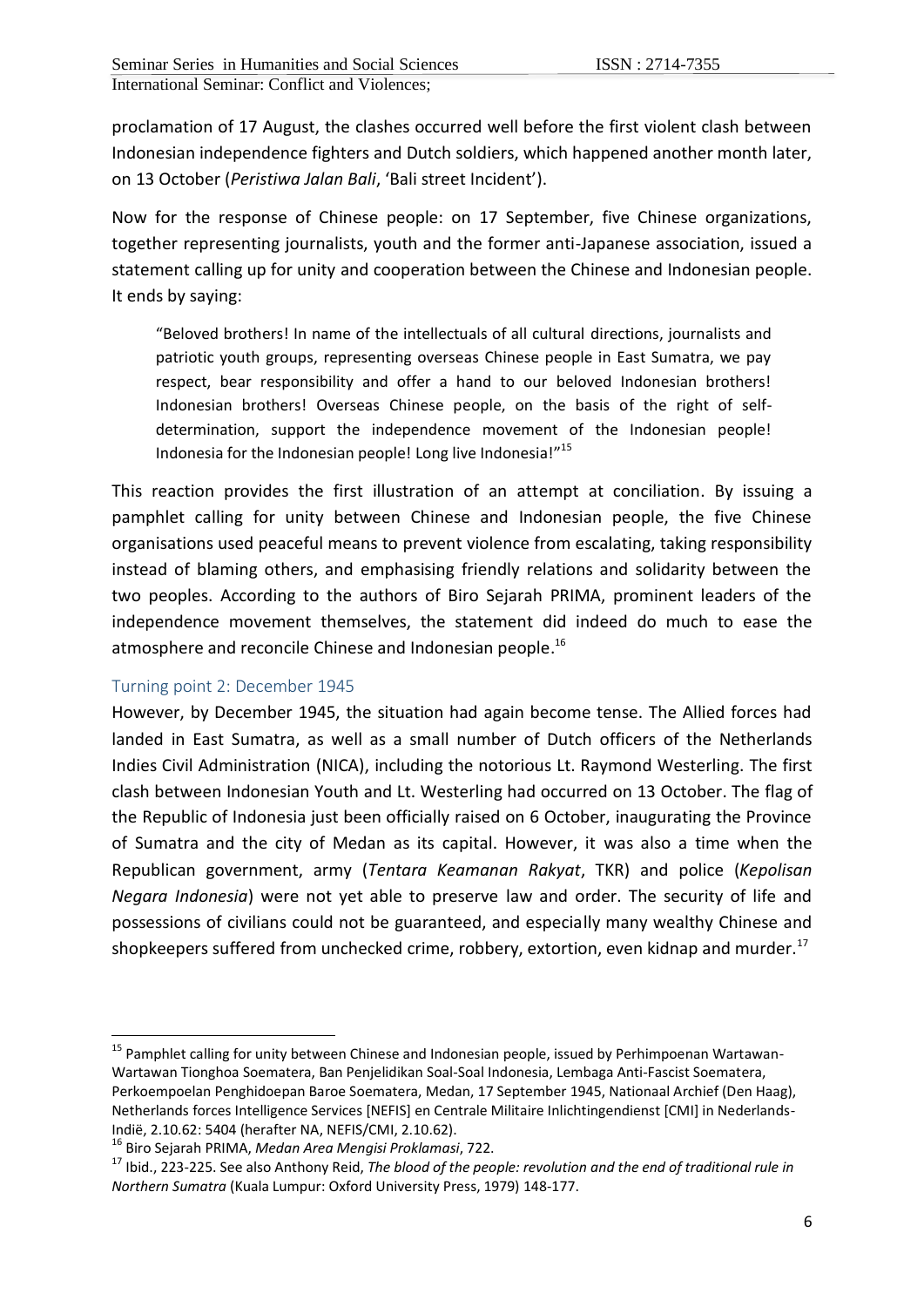In order to find protection, Chinese people formed the Gabungan Perkumpulan Tionghoa Perantauan (GPTP, 'Overseas Chinese General Association') – we are zooming in on Medan now –, which represented the Chinese people in Medan and tried to secure protection with the authorities. Following the policy of the Republic of China, Chinese migrants in East Sumatra maintained neutrality as long as the Netherlands was not willing to recognise the independence of Indonesia. Therefore, the GPTP maintained contact with both Republican and Allied authorities, as well as leadership of independent Indonesian struggle groups (*badan perjuangan*) such as the Markas Pengawal Pesindo [Pemuda Sosialis Pesindo] ('Head Quarter of the Indonesian Socialist Youth Guards'), the struggle group guarding the part of Medan where most Chinese people lived. But when asking authorities for protection proved to no avail, the GPTP decided to raise a 'protection committee' to discuss alternative options to obtain protection against rising crime and violence in the Chinese quarter of Medan.<sup>18</sup> By 13 December, Chinese newspaper *Harian Kerakjatan* ('Democracy Daily') published a call for recruits for a Barisan Pengawal Tionghoa (BPT, 'Chinese guard brigade', or 'Chinese Security Corps' as it was called in English. In Mandarin: Bao'andui, better known as Pao An Tui), soon to be established in order to 'lend assistance to upholding the public order' in Medan.<sup>19</sup>

Although the Barisan Pengawal Tionghoa later became very notorious as 'collaborator' of the Dutch, it was not so at the beginning.<sup>20</sup> Mind you that also the organisations who had released the conciliatory statement after the September 1945 incident were also represented in the GPTP, and were among the organisations that taken the initiative to raise a Chinese home guard. In the beginning, the BPT was not armed with fire arms. It operated more like a household alarm system, sending out warning by sounding the gong installed in households as soon as a robbery was about to take place somewhere in the neighbourhood. A small group of recruits, armed only with sticks, would then arrive at the house to scare off the robbers. $^{21}$  In addition, the GPTP obtained approval of both Republican authorities and Allied officers in Medan.<sup>22</sup> So when the BPT made its first appearance in the city, early in January 1946, it marched through the streets to introduce itself to the public and make its formal appearance to the Governor of Sumatra, Teuku Mohammad Hasan. *Soeloeh Merdeka* reports that

<sup>20</sup> Nasrul Hamdani, *Komunitas Cina di Medan dalam Lintasan Tiga Kekuasaan 1930-1960* (Jakarta: LIPI Press, 2013); Martin Sitompul, 'Teror Pao An Tui di Medan,' *Majalah Historia* [undated], URL:

 $^{18}$  Outlines of organisation, manifesto and members of the Hua Chiao Chung Hui, Medan, 9 December 1945, NA, NEFIS/CMI, 2.10.62: 3950; *Harian Kerakjatan*, 12 December 1945.

<sup>19</sup> *Harian Kerakjatan*, 13 December 1945. Also see: Report on the Pao An Tui by Chief Constable of the Police in Medan, W.G. Eybergen, Medan, 30 October 1947, Nationaal Archief (Den Haag), Ministerie van Defensie: Archieven van de Strijdkrachten in Nederlands-Indië, 2.13.132: 1340.

<https://historia.id/militer/articles/teror-pao-an-tui-di-medan-v2ew5> (Accessed 31-08-2019).

<sup>21</sup> Weekly intelligence summary no. 11, HQ 26<sup>th</sup> Indian Division, Medan, 1 January 1946, attached to Report on Sumatra no. 2, Lt. C.A.M. Brondgeest, Medan, 6 January 1946, Nationaal Archief (Den Haag), Algemene Secretarie van de Nederlands-Indische Regering en de daarbij gedeponeerde Archieven, 2.10.14: 3100.

<sup>22</sup> Barisan Pengawal Tionghoa di Medan,' *Harian Kerakjatan*, 18 December 1945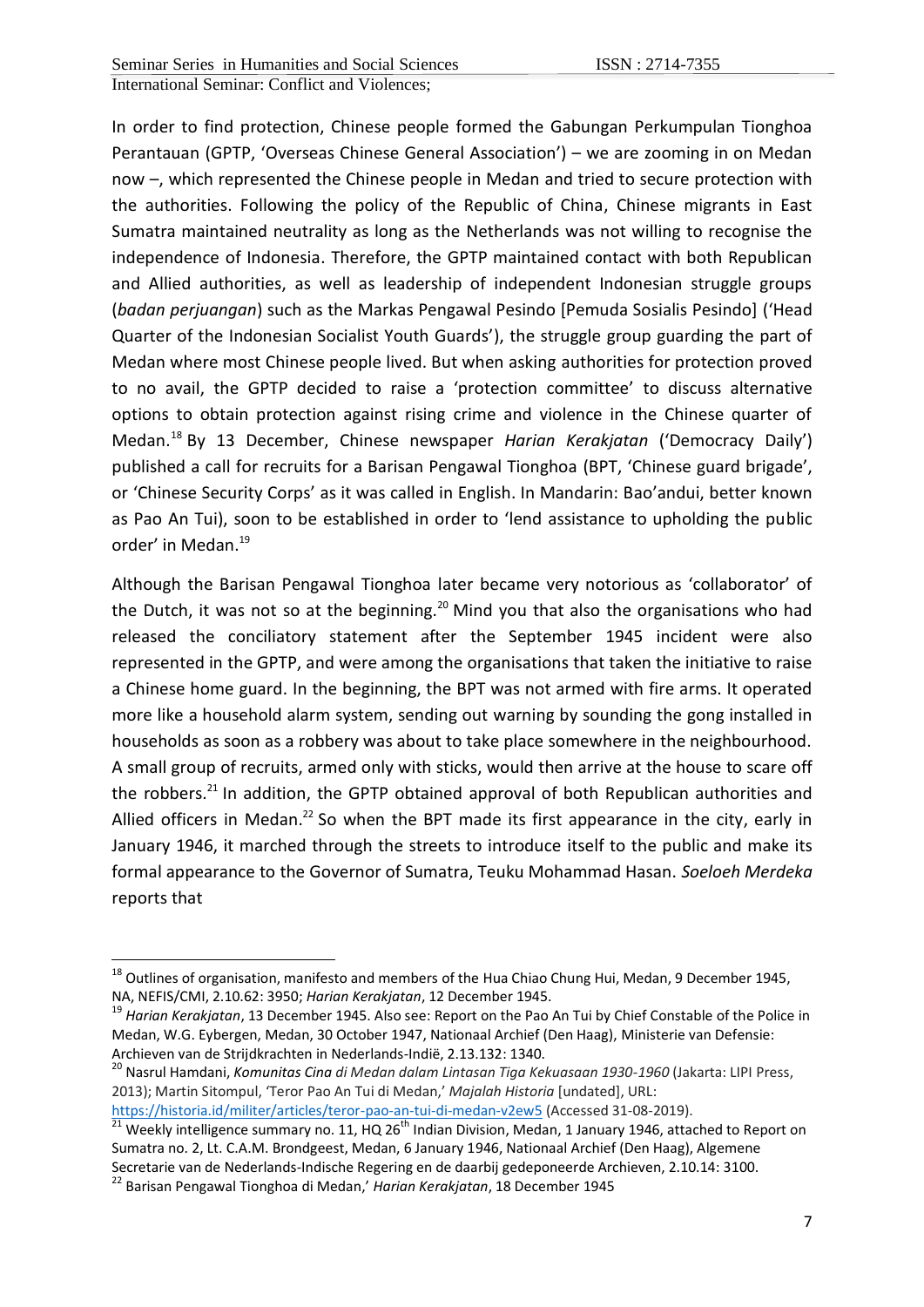"This brigade will work together with the police, TKR, Partai Nasional Indonesia, Pemuda Sosialis Indonesia and other associations, and when the situation is safe again, this brigade will be disbanded as soon as possible."<sup>23</sup>

So, here in this incident, what we see is a combination of confrontation (opposing perpetrators directly), and conciliation (in the meantime continuing to maintain good relations with Republican authorities).

### Turning point 3: April 1946

However, tensions heightened quickly. Members of the Barisan Pengawal Tionghoa clashed repeatedly with robbers. And not just robbers, also robbers claiming to operate in name of the Republic, demanding 'contributions' to the Republic in the form of food, goods or money. Or a Chinese person would be accused of helping the Allies or the Dutch, of opposing the Republic. It did not help that BPT members tended to turn to the Allied forces more than to the Republican police, fuelling suspicions among Indonesians that the BPT was getting to close with the British and the Dutch. Its neutrality became more and more doubtful. 24

I think that it is important to realise that the Chinese Guard Brigade became part of the struggle for power that was already going on in Medan, between Republican forces defending independence against Dutch return, Allied occupation forces, returning Dutch, remaining Japanese (and various struggle groups and youth groups competing with each other). It was in the months after the social revolution in East Sumatra, when radical nationalists staged a large scale attack on the indigenous aristocracy,<sup>25</sup> a time of intense polarisation between pro- and anti-republic. Accusing your rival of collaboration with the Dutch proved a very powerful tool in this context of spiralling polarisation.<sup>26</sup>

Tensions escalated at the end of March/beginning of April 1946. Dramatic events followed each other in rapid succession: on 29 March the directors of the BPT received an ultimatum from people's armies united in the Persatuan Perjuangan ('Struggle Union'), ordering the BPT to either dissolve into the Indonesian police or disband altogether, or else the security of Chinese living outside Medan 'could not be guaranteed', according to a Dutch intelligence report.<sup>27</sup> The next day the house of the president of the BPT was attacked by a group of thirty Indonesians armed with hand grenades. Five BPT members were kidnapped.<sup>28</sup> The

.

<sup>23</sup> 'Barisan pengawal Tionghoa,' *Soeloeh Merdeka*, 4 January 1946.

<sup>&</sup>lt;sup>24</sup> Political and economic overview of North Sumatra, (1-15 January 1946), CO AMACAB and Nefis, NA, NEFIS/CMI, 2.10.62: 725.

<sup>&</sup>lt;sup>25</sup> Mohammad Said, 'Apa itu "Revolusi sosial tahun 1946" di Sumatera Timur', Merdeka, 17 February-1 March 1972. Translated by Benedict Anderson and Tunggul Siagian as 'What was the "Social Revolution of 1946" in East Sumatra', Indonesia 15 (1973), pp. 145-86.

<sup>&</sup>lt;sup>26</sup> Takao Fusuyama, *A Japanese memoir of Sumatra, 1945-1946: love and hatred in the liberation war (Ithaca,* YN: Cornell Modern Indonesia Project Monograph Series no 71, 1993) 43.

<sup>&</sup>lt;sup>27</sup> NEFIS Publication no. 21, 'Regionale berichten betreffende de politieke ontwikkeling op Sumatra,' Batavia, 4 September 1946, NA, NEFIS/CMI, 2.10.62: 636.

<sup>28</sup> 'Soerat Terboeka. Penerangan Ketoea Pengawal Tionghoa (oleh Lim Sheng)', *Soeloeh Merdeka*, 11 April 1946.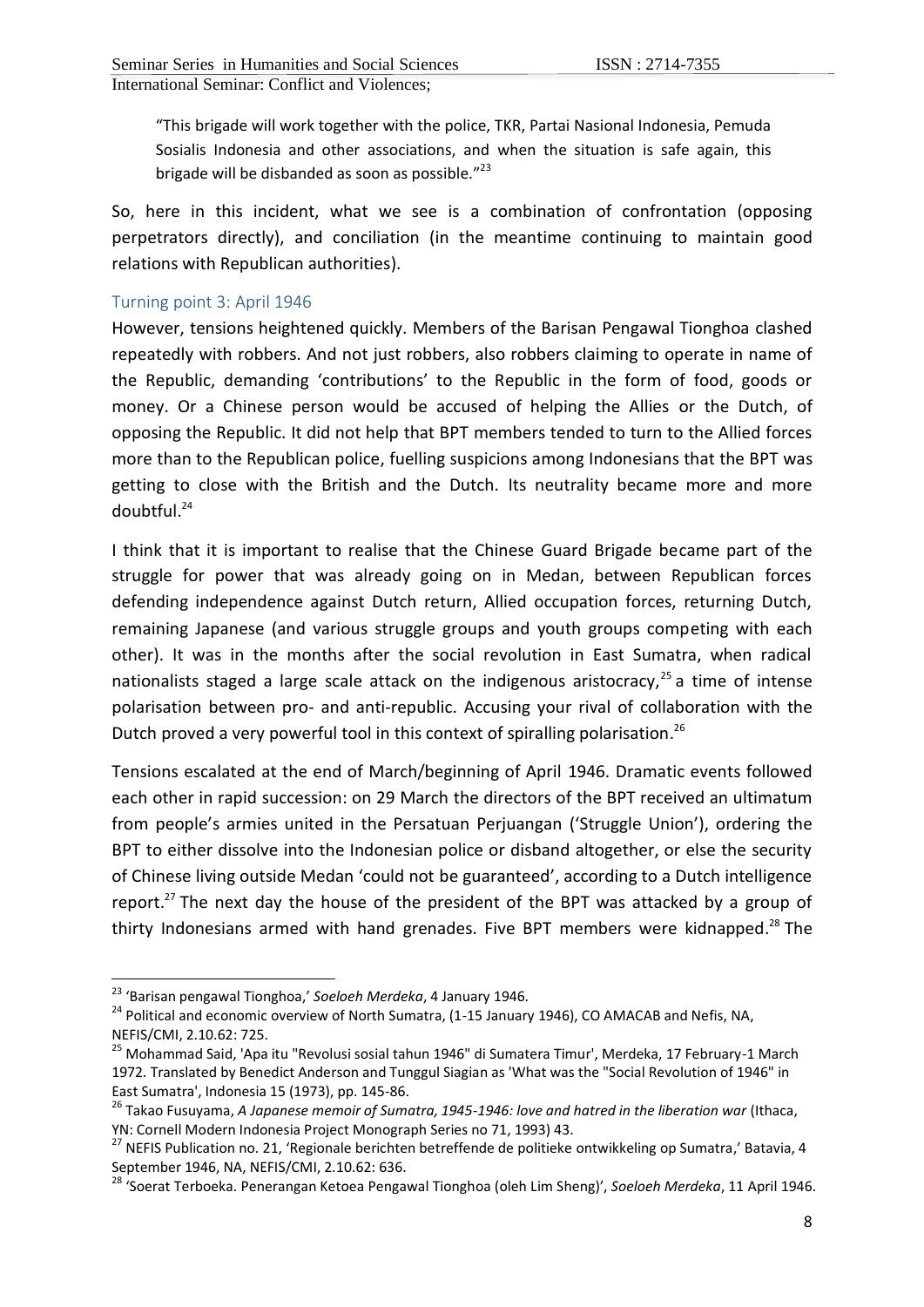next day, the PAT received fire arms from the British.<sup>29</sup> During the following weeks, newspapers repeatedly reported violent clashes and even shoot-outs (*tembak-menembak*) between BPT (now with arms) and 'wild youth' (*pemuda liar*), as newspaper *Soeloeh Merdeka* called the opponents of the BPT.<sup>30</sup>

Surprisingly, even during this outright violent confrontation between BPT and the Persatuan Perjuangan, meetings continued to take place at the diplomatic level. In May, a delegation of Chinese leaders and Indonesian authorities even went to Jakarta to convene with Prime Minister Soetan Sjahrir and Chinese Consul-General Tsiang Chia Tung in order to obtain a resolution. $31$  In the very same article reporting on the fighting between the BPT and 'wild youth', *Soeloeh Merdeka* describes how the BPT and Republican police continued to work together:

"According to various accounts we have obtained, the shootings were released by a number of 'wild young men' and the Chinese Guards, who were said to only shoot up to scare the robber party. Yesterday, after midday we saw several members of the Chinese Guard Brigade with firearms, obtained from Allied (British) troops, guarding Wahidin Road and its surroundings. Two suspects were arrested and handed over to the State Police."<sup>32</sup>

But in the end, the differences proved irreconcilable. The representatives of the GPTP voted about how to react to the ultimatum and were not able to reach a solution between them.<sup>33</sup> One part voted to comply with the ultimatum and disband PAT; the other part voted to reject the ultimatum and preserve PAT. The result was that the GPTP, the federation of virtually all Chinese organisations in Medan, had split up.<sup>34</sup> GPTP rejected responsibility over PAT, but PAT continued as a separate body, and on its own, (without support of an numerically unknown but significant part of the Chinese community, but with support of the other part) outright rejected the second ultimatum that was issued by the Persatuan Perjuangan on 26 April, set on a course of outright confrontation with suspected robbers and perpetrators of violence. $35$  GPTP on the other hand set on a course of outright conciliation – with the republic and its supporters that is, because at the same time as pledging loyalty to the republic, the GPTP declared opposition to Dutch return and gave up

<sup>&</sup>lt;sup>29</sup> NEFIS Publication no. 21, 'Regionale berichten betreffende de politieke ontwikkeling op Sumatra,' Batavia, 4 September 1946, NA, NEFIS/CMI, 2.10.62: 636.

<sup>30</sup> *Soeloeh Merdeka*, 25 April 1946.

<sup>&</sup>lt;sup>31</sup> NEFIS Publication no. 21, 'Regionale berichten betreffende de politieke ontwikkeling op Sumatra,' Batavia, 4 September 1946, NA, NEFIS/CMI, 2.10.62: 636.

<sup>32</sup> *Soeloeh Merdeka*, 25 April 1946.

<sup>&</sup>lt;sup>33</sup> Report on the Chinese Security Corps (Pao An Tui), Liaison Officer J. Hoogland, Medan, 25 October 1946, Nationaal Archief (Den Haag), Procureur-Generaal bij het Hooggerechtshof van Nederlands-Indië, 1945-1950, 2.10.17: 679.

 $34$  General report on the Medan Chinese General Association, 9/12-1945 to 31/1-1947 (English translation Nefis, original document not enclosed) 2.10.62: 1566.

<sup>35</sup> 'Kekoeasaan Pengawal Tionghoa di Medan. Semakin diperbesar Serikat,' *Berita Antara*, 30 July 1946.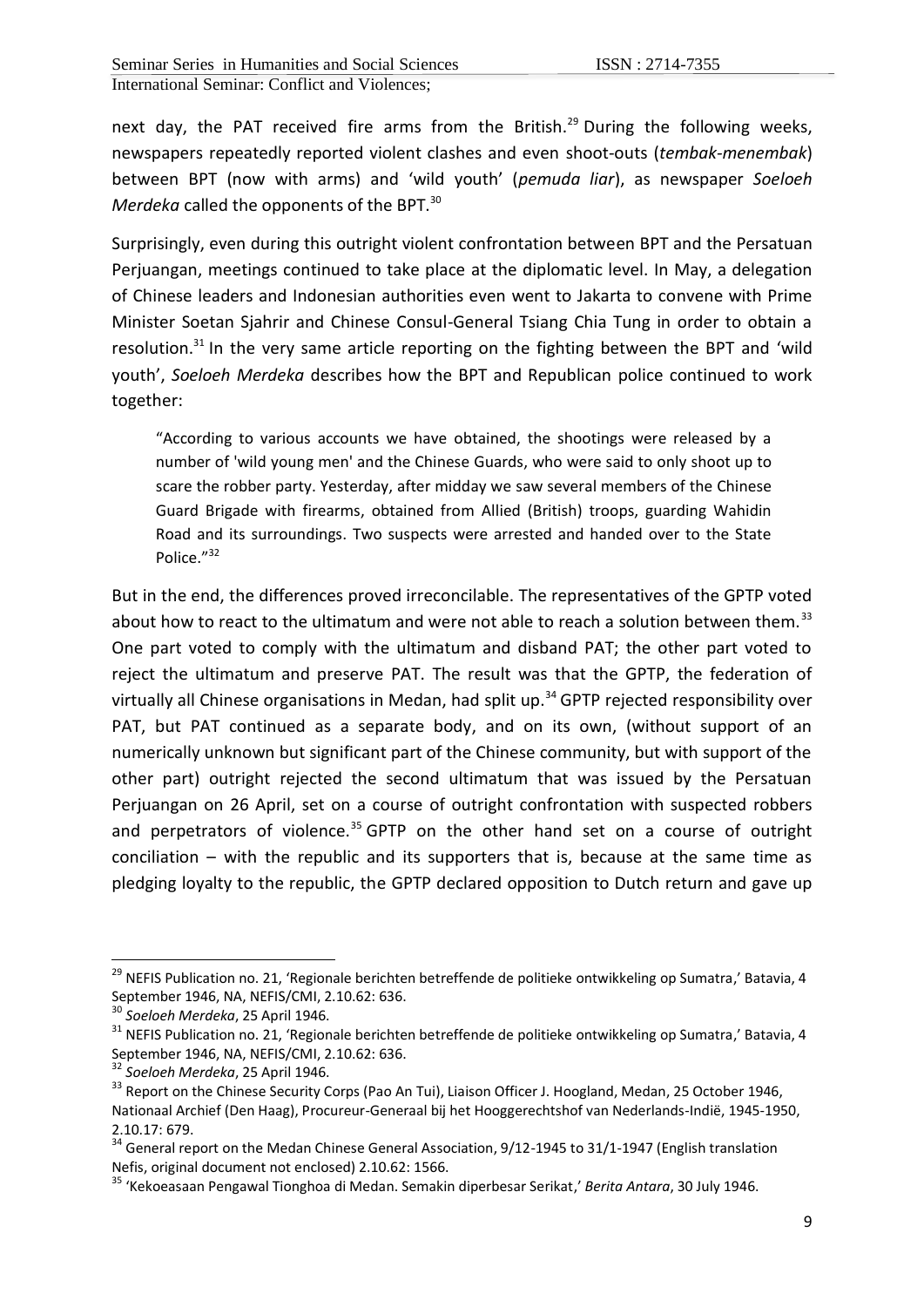neutrality.<sup>36</sup> Or as Indonesian news agency *Berita Antara* reported in the months following the break between the BPT and GPTP:

"East Sumatra residents protest against the use of the Chinese as Nica soldiers (soldiers in service of the Dutch). It was not long ago that the Federation of Chinese Associations [GPTP] throughout East Sumatra denounced the actions of "Poh An Tui" (Chinese guards who were armed by the Allied forces) in Medan and protested against the use of Chinese people as Nica soldiers. (...) [The GPTP] will announce that the Overseas Chinese General Association is not related to "Pohantui" (…), file protests against "Pohantui" for committing acts that are hostile towards Indonesian brothers and requests "Pohantui" to accept proposals from the Resident of East Sumatra and the Representative of Medan."<sup>37</sup>

## **Conclusion**

I could continue to provide examples of key moments like these for the remainder of the revolution, but I stop here, although more turning points follow, showing how the two patterns of conciliation and confrontation continued throughout the revolution. In this paper I attempted to illustrate the two patterns of response emerging from the various reactions of Chinese people to violence, and how the two patterns of conciliation and confrontation related to each other. Sometimes the distinction between the use of conciliation (like GPTP in the final example) and confrontation (like BPT during the third turning point) may seem very clear, but looking closer and back in time at several successive incidents may reveal that the distinction could be blurred rather than clear.

# Bibliography

#### Archival sources

- Nationaal Archief (Den Haag), Algemene Secretarie van de Nederlands-Indische Regering en de daarbij gedeponeerde Archieven, 2.10.14: 3100.
- Nationaal Archief (Den Haag), Netherlands Forces Intelligence Service [NEFIS] en Centrale Militaire Inlichtingendienst [CMI] in Nederlands-Indië, 2.10.62: 636, 725, 1566, 3950, 5404.
- Nationaal Archief (Den Haag), Ministerie van Defensie: Archieven van de Strijdkrachten in Nederlands-Indië, 2.13.132: 1340.
- Nationaal Archief (Den Haag), Ministerie van Koloniën: Supplement, 1826-1952, 2.10.03: 86, 87.
- Nationaal Archief (Den Haag), Procureur-Generaal bij het Hooggerechtshof van Nederlands-Indië, 1945-1950, 2.10.17: 679.

<sup>36</sup> 'Digoenakannja Tenaga Tionghoa Diprotes. Oleh perkoempoelan Tionghoa perantauan,' *Berita Antara,* 18 July 1946.

<sup>37</sup> Pedoedoek Tionghoa Soematera Timoer Memprotes Pemakaian Bangsa Tionghoa Menjadi Serdadoe Nica', *Berita Antara*, 24 July 1946.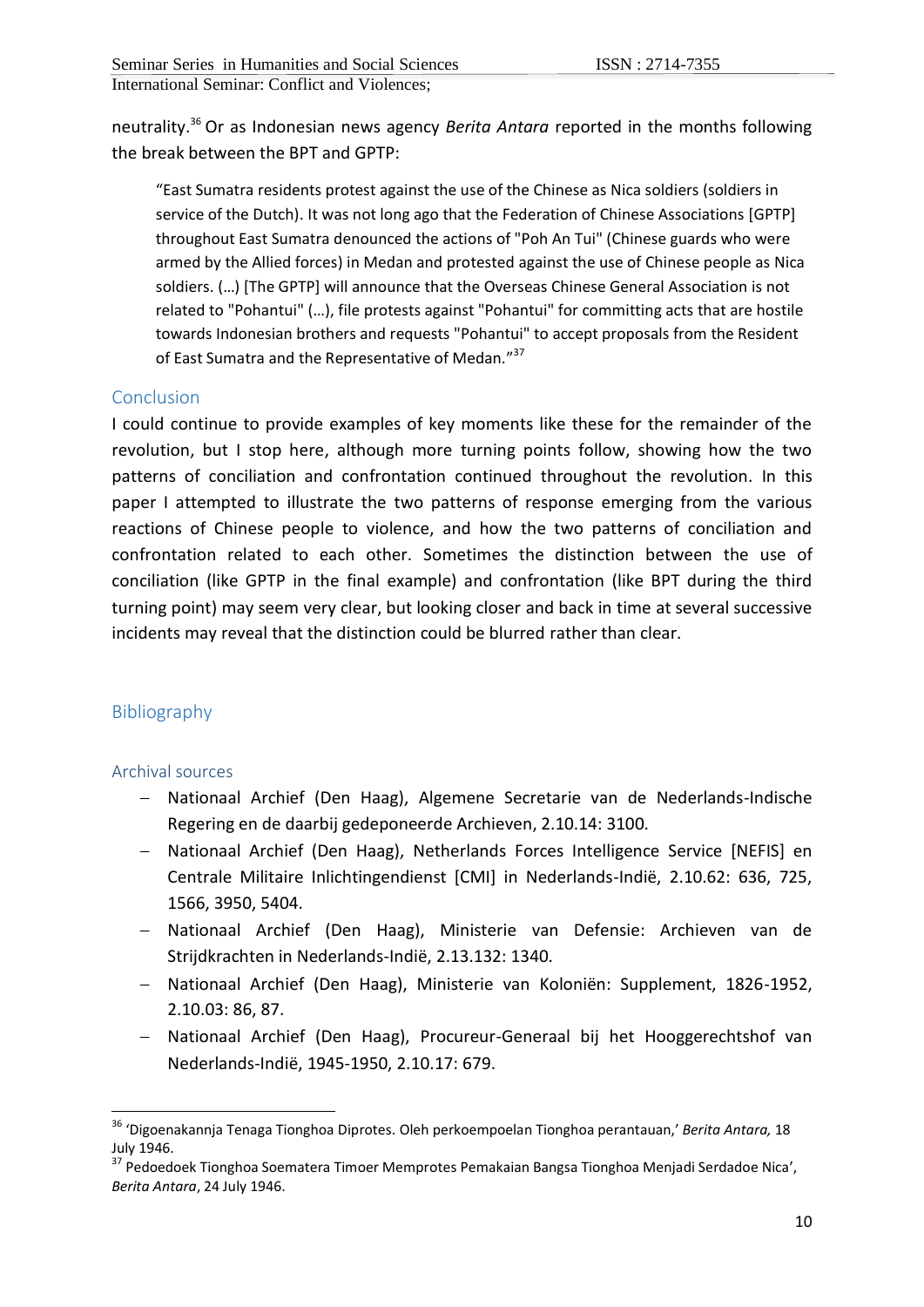#### Newspapers

- *Berita Antara*, Jakarta
- *Kerakjatan*, Medan
- *Soeloeh Merdeka*, Medan
- *Qianjin Zhoubao*, Medan

#### Literature

Akashi, Yoji, *The Nanyang National Salvation Movement, 1937-1941* (Lawrence: Center for East Asian Studies, University of Kansas, 1970).

Biro Sejarah PRIMA [Pejuang Republik Indonesia Medan Area], *Medan Area Mengisi Proklamasi: Perjuangan Kemerdekaan dalam Wilayah Sumatera Utara* (Medan: Badan Musyawarah Pejuang Republik Indonesia Medan Area, 1976)

Buiskool, Dirk A., 'The Chinese Commercial Elite of Medan, 1890-1942: The Penang Connection,' *Journal of the Malaysian Branch of the Royal Asiatic Society* 82:2 (2009) 113-129.

Fung, Edmund S.K., *In search of Chinese democracy: civil opposition in Nationalist China, 1929-1949*  (Cambridge: Cambridge University Press, 2000).

Fusuyama, Takao, *A Japanese memoir of Sumatra, 1945-1946: love and hatred in the liberation war*  (Ithaca, YN: Cornell Modern Indonesia Project Monograph Series no 71, 1993).

Godley, Michael R., 'Thio Thiauw Siat's Network,' in: John Butcher and Howard Dick (eds.), *The Rise and Fall of Revenue Farming: Business Elites and the Emergence of the Modern State in Southeast Asia* (New York: St. Martin's Press, 1993) 262-271.

Hamka, *Kenang-kenangan hidup* (Kuala Lumpur: Penerbitan Pustaka Antara, 1966).

Nasrul Hamdani, *Komunitas Cina di Medan dalam Lintasan Tiga Kekuasaan 1930-1960* (Jakarta: LIPI Press, 2013).

Kwee Tek Hoay, The Origins of the Modern Chinese Movement in Indonesia [translated by Lea E. Williams] (Ithaca, N.Y.: Cornell Modern Indonesia Project, Translation Series, 1969).

McKeown, Adam, 'Conceptualizing Chinese diasporas, 1842 to 1949,' *The Journal of Asian Studies* 58:2 (1999) 306-337.

McMillan, Richard, The British Occupation of Indonesia 1945-1946: Britain, The Netherlands and the Indonesian Revolution (London: Routledge, 2005).

Mitter, Rana, *Forgotten ally: China's World War II, 1937-1945* (New York 2014).

Reid, Anthony, *The blood of the people: revolution and the end of traditional rule in Northern Sumatra* (Kuala Lumpur: Oxford University Press, 1979).

Said, Mohammad, *Empat belas boelan pendoedoekan Inggris di Indonesia* (Medan: Berita Antara, 1946)